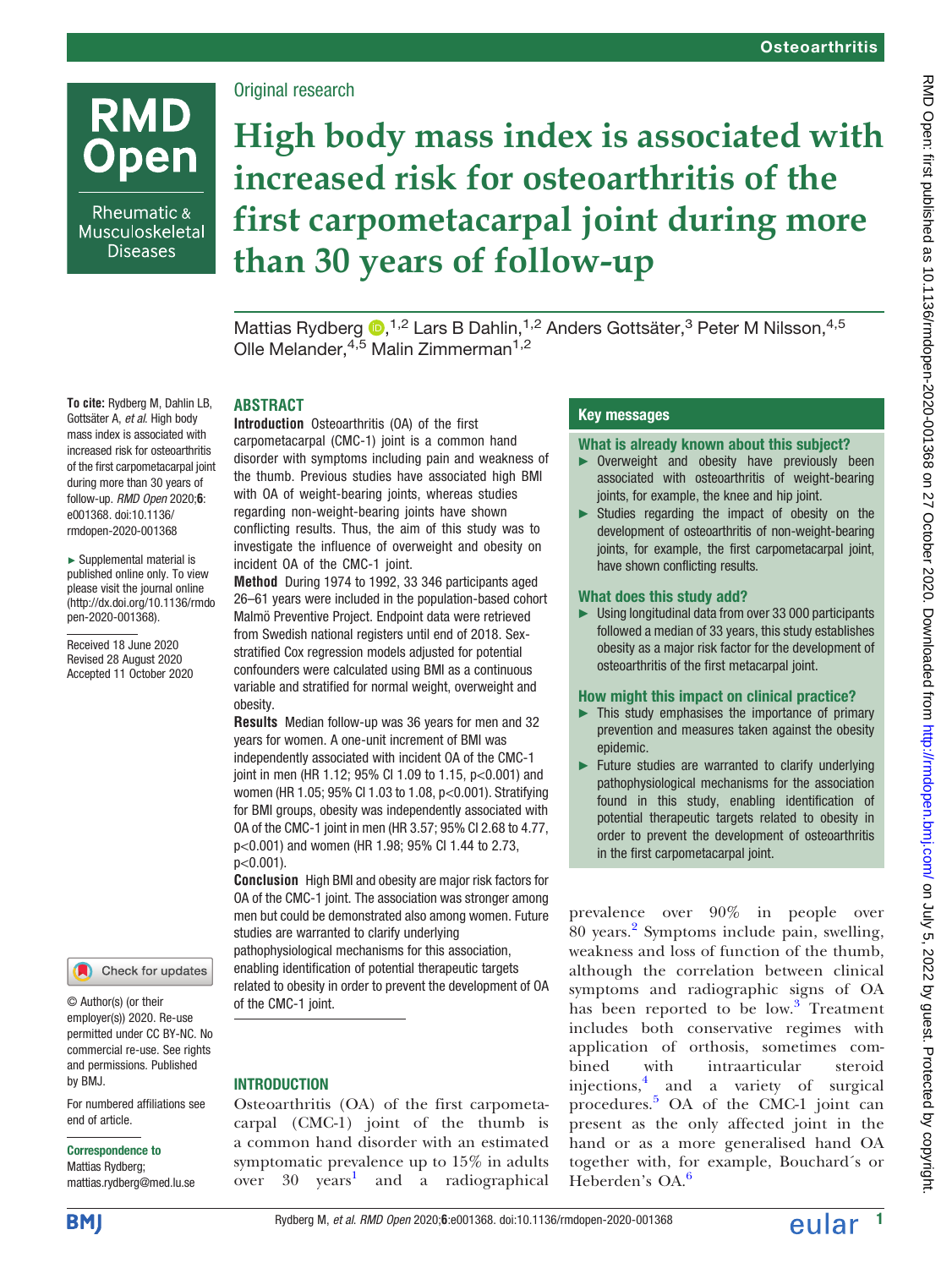Several risk factors for general hand OA have been proposed, for example, hypertension, $\frac{7}{1}$  $\frac{7}{1}$  $\frac{7}{1}$  hypermobility of joints, $\frac{8}{3}$  $\frac{8}{3}$  $\frac{8}{3}$  genetic factors, $\frac{9}{3}$  and occupational strain,  $\frac{10}{3}$  $\frac{10}{3}$  $\frac{10}{3}$ although risk factors for specific types of hand OA are much less thoroughly studied.<sup>9</sup> Overweight and obesity have been established as risk factors for OA in weight-bearing joints, for example, the hip,<sup>[11](#page-6-10)</sup> knee,<sup>[12](#page-6-11)</sup> foot<sup>[13](#page-6-12)</sup> and spine, $14^{15}$  partly through activation of certain inflammatory pathways by pro-inflammatory adipokines.[16](#page-6-14) However, data regarding the impact of body mass index (BMI) on non-weight-bearing joints, including general hand OA and specifically OA of the CMC-1 joint, have been reported with conflicting results.<sup>11 17</sup>

Thus, the aim of this study was to investigate the influence of overweight and obesity on incident OA of the CMC-1 joint of the thumb during >30 years of follow-up, using data from the Malmö Preventive Project (MPP); a large population-based cohort of over 33 000 indivi-duals from the city of Malmö, Sweden.<sup>[18](#page-6-15)</sup>

#### SUBJECTS AND METHODS Study population and baseline data

The MPP study was started in 1974 by the Department of Preventive Medicine at Malmö University Hospital, Sweden, as a screening programme for cardiovascular risk factors, alcohol consumption and breast cancer. Men and women were invited between 1974 and 1992 to participate in a health survey with a self-administrated questionnaire, screening for cardiovascular risk factors and laboratory blood test under fasting conditions. In total, 22 444 males and 10 902 females aged 26–61 years were included with an attendance rate of 71.2%. The recruit-ment process has previously been described in detail.<sup>[18](#page-6-15)</sup> Participants had their height and weight measured and BMI (kg/m<sup>2</sup>) was calculated. Blood pressure (BP) was measured in a supine position and hypertension was defined as a systolic BP ≥140 or diastolic BP ≥90.<sup>[19](#page-6-16)</sup> Smoking was self-reported and dichotomised into current smoker or non-smoker at baseline. Prevalent diabetes mellitus (DM) was defined as a self-reported physician's diagnosis, a fasting plasma glucose  $\geq 7.0$  mmol/L, or current pharmacological treatment for diabetes. Occupational data were retrieved from the Swedish national censuses carried out 1970, 1980, 1985 and 1990 with self-reported job titles. The reported job title closest to screening date in MPP was used, and participants were classified as manual workers, including farming, and non-manual workers.<sup>20</sup>

#### Endpoints and follow-up

Follow-up started at a participant's baseline screening date and all individuals were followed until either an endpoint diagnosis, that is, OA of the CMC-1 joint, death, emigration, or end of study on 31 December 2018, whichever occurred first. For endpoint retrieval, the unique personal identification numbers of study participants were linked to several other Swedish national registers administered by the Swedish National Board of Health and Welfare

previously described in detail, $^{21}$  $^{21}$  $^{21}$  including the inpatient register from study start, the day surgery register from 1997, and the specialised outpatient register from 2000. The date of a diagnosis in any of the three registers was used as endpoint and end of follow-up. Prevalent diagnoses of OA of the CMC-1 joint, that is, a diagnosis before study entry, were retrieved from the same registers. All diagnoses had been made by physicians in a specialised care setting, using both clinical and radiographical diagnostics. The International Classification of Disease (ICD) version 8, 9 or 10 codes used were 713.08, 713.09, 715B and M18.9, respectively. No surgical codes were used for endpoint retrieval.

#### Excluded participants

Since the primary endpoint of this study was to investigate the effect of overweight and obesity, using normal weight subjects as reference, 622 participants with underweight, that is, BMI <18.5 kg/m<sup>2</sup>, were excluded from analysis. A total of 14 participants had missing data on BMI and were also excluded from further analysis. Finally, 50 participants with a prior diagnosis of OA of the CMC-1 joint at baseline were excluded ([figure 1\)](#page-1-0).

#### Statistical analysis

Quantitative baseline variables were presented as mean with SD (SD) or median with IQR if distribution was normal or skewed, respectively. Nominal data were presented as counts and proportions. BMI was separated into three categories; <25 (normal weight), ≥25 to <30 (overweight) and ≥30 (obesity) kg/m<sup>2</sup>, as defined by the WHO.<sup>[22](#page-6-19)</sup>

To analyse the effect of increasing BMI on incident OA of the CMC-1 joint, Cox proportional hazard regression models, stratified for sex, were used. Two models were created; the first adjusting only for age at study entry.

<span id="page-1-0"></span>

Figure 1 Derivation of the study cohort from Malmö Preventive Project. BMI, body mass index; CMC-1, first carpometacarpal joint; OA, osteoarthritis.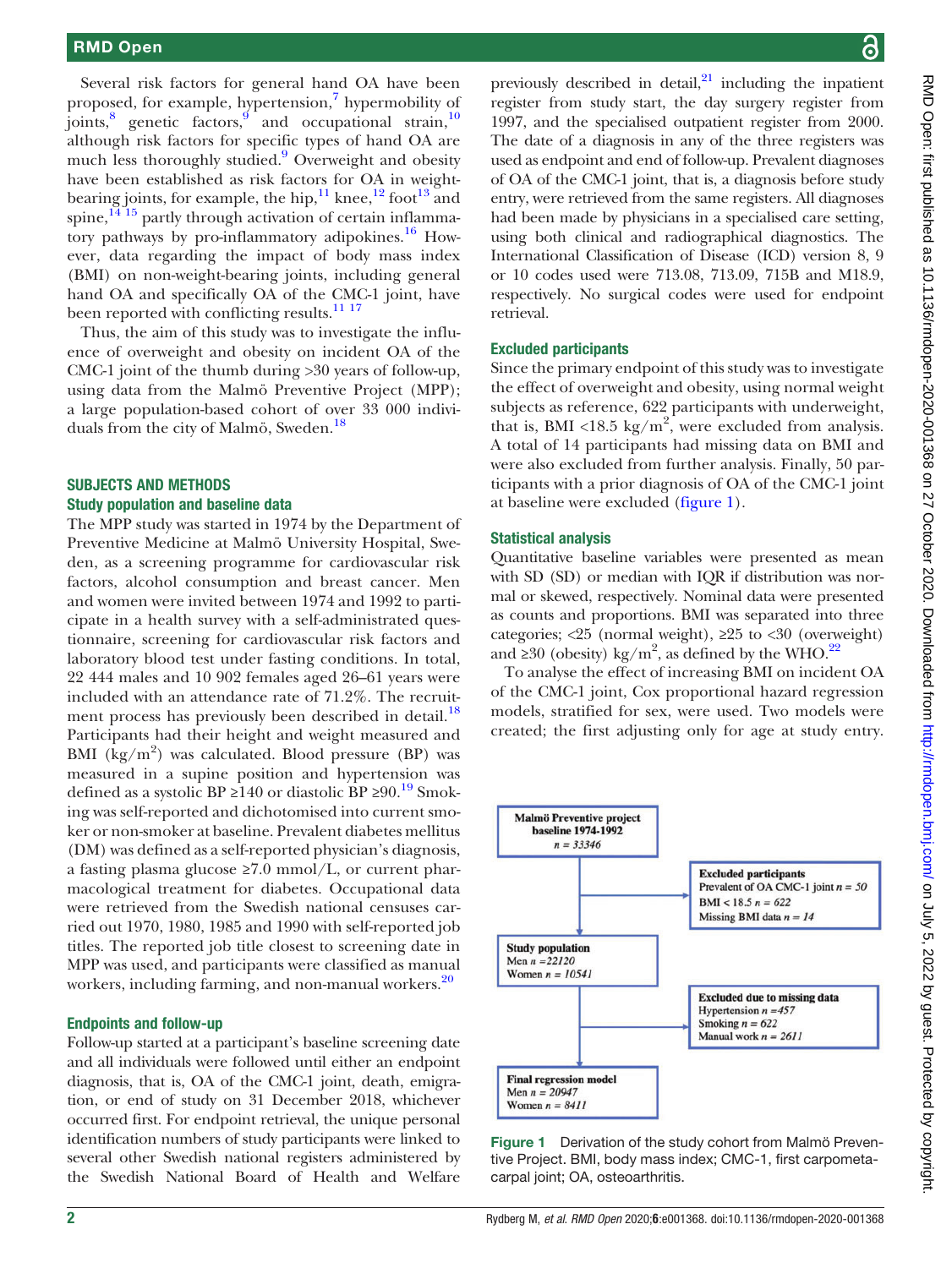Second, a multivariate Cox regression model was fitted and adjusted for potential confounders; age at study entry, current smoking at baseline, hypertension, prevalent diabetes and manual work that is, variables previously associated with OA.[7 10 23 24](#page-6-6) Participants with missing data on confounder variables were excluded from respective regression analysis [\(figure 1](#page-1-0)). HR with 95% CI were expressed using subjects with normal weight as reference when using BMI as an ordinal variable, and HR with 95% CI for a one-unit increment of BMI when using BMI as a continuous variable.

Furthermore, Kaplan–Meier (KM) plots were used to calculate cumulative incidences of OA of the CMC-1 joint in each BMI group and a log-rank test was used to compare differences in event-free time. To assess potential violation of the proportional hazard assumption, log-log plots and KM curves were analysed and no violation was found. To test for potential interaction between age and BMI, an interaction variable (age\*BMI) was introduced on top of the ageadjusted Cox regression model and analysed. Furthermore, to test for potential interaction between manual work and BMI, an interaction variable (manual work\*- BMI) was also introduced in a Cox regression model and analysed. Finally, a sensitivity analysis, excluding participants with a follow-up time over 30 years in the fully adjusted Cox regression model, was performed and analysed.

IMB SPSS statistics for MAC version 25 (SPSS Inc., Chicago, Illinois, USA) were used for all statistical analysis. A two-sided  $p<0.05$  was considered significant.

## **RESULTS**

#### Baseline characteristics

Of the 622 participants excluded due to a BMI <18.5 ([figure 1](#page-1-0)),  $1.8\%$  ( $11/622$ ) had an incident diagnosis of OA of the CMC-1 joint during follow-up. All other participant characteristics at baseline are displayed in [table 1,](#page-2-0) stratified for BMI group, and [table 2,](#page-3-0) stratified for sex.

## Incident OA of the CMC-1 joint by BMI and sex

Median follow-up was 36 [IQR 13.3] years for men and 32 [IQR 8.6] years for women. In total, 478 men (478/ 22 120, 2.2%) and 444 women (444/10 541, 4.2%) were diagnosed with OA of the CMC-1 joint during follow-up. This corresponds to an incidence of 0.70 cases per 1000 person years for men and 1.45 cases per 1000 person-years for women, respectively.

Using univariate KM plots, there was a shorter event-free time, that is, time without a diagnosis of OA of the CMC-1 joint, among overweight and obese participants compared with normal weight participants, both when analysing all participants [\(figure 2](#page-3-1)) (log-rank test  $p<0.001$ ), but also stratified for men (log-rank test p<0.001) and women (logrank test  $p<0.001$ ).

<span id="page-2-0"></span>

| Table 1 Participant characteristics at baseline, stratified for sex and BMI group. Normal weight, BMI <25; overweight, BMI ≥25<br>to <30; obesity, BMI ≥30. Participants with a BMI <18.5 and prevalent OA of CMC-1 joint were excluded |                        |                   |                |  |  |  |  |
|-----------------------------------------------------------------------------------------------------------------------------------------------------------------------------------------------------------------------------------------|------------------------|-------------------|----------------|--|--|--|--|
| A. Male participants                                                                                                                                                                                                                    | Normal weight n=12 790 | Overweight n=7949 | Obesity n=1381 |  |  |  |  |
| Age, years $(\pm SD)$                                                                                                                                                                                                                   | $43 \pm 6.6$           | $44.6 \pm 6.4$    | $45.3 \pm 6.1$ |  |  |  |  |
| BMI (kg/m <sup>2</sup> ) ( $\pm$ SD)                                                                                                                                                                                                    | $22.6 \pm 1.6$         | $26.9 + 1.3$      | $33.4 \pm 2.4$ |  |  |  |  |
| Current smoking (n, %)                                                                                                                                                                                                                  | 6652 (52.0)            | 3579 (45.0)       | 586 (42.4)     |  |  |  |  |
| Hypertension (n, %)                                                                                                                                                                                                                     | 2885 (22.6)            | 3092 (38.9)       | 807 (58.4)     |  |  |  |  |
| Prevalent diabetes (n, %)                                                                                                                                                                                                               | 297(2.3)               | 306(3.8)          | 167(12.1)      |  |  |  |  |
| Manual work (n, %)                                                                                                                                                                                                                      | 4998 (41.2)            | 3511 (46.4)       | 651 (51.9)     |  |  |  |  |
| Incident OA of the CMC-1 (n, %)                                                                                                                                                                                                         | 201(1.6)               | 206(2.6)          | 71(5.1)        |  |  |  |  |
| Incidence rate of OA of the CMC-1<br>(cases/1000 person-years)                                                                                                                                                                          | 0.5                    | 0.8               | 1.9            |  |  |  |  |
| <b>B. Female participants</b>                                                                                                                                                                                                           | Normal weight n=6642   | Overweight n=2836 | Obesity n=1063 |  |  |  |  |
| Age, years $(\pm SD)$                                                                                                                                                                                                                   | $48.6 \pm 7.8$         | $51.7 + 5.5$      | $52.2 \pm 5.4$ |  |  |  |  |
| BMI (kg/m <sup>2</sup> ) ( $\pm$ SD)                                                                                                                                                                                                    | $22.1 \pm 1.6$         | $27.0 \pm 1.4$    | $33.5 \pm 3.4$ |  |  |  |  |
| Current smoking (n, %)                                                                                                                                                                                                                  | 2513 (37.8)            | 807 (28.5)        | 286 (26.9)     |  |  |  |  |
| Hypertension (n, %)                                                                                                                                                                                                                     | 1280 (19.3)            | 968 (34.1)        | 483 (45.4)     |  |  |  |  |
| Prevalent diabetes (n, %)                                                                                                                                                                                                               | 123(1.9)               | 153(5.4)          | 139(13.1)      |  |  |  |  |
| Manual work (n, %)                                                                                                                                                                                                                      | 2279 (38.3)            | 1216 (50.8)       | 480 (58.2)     |  |  |  |  |
| Incident OA of the CMC-1 (n, %)                                                                                                                                                                                                         | 250(3.8)               | 130(4.6)          | 64 (6.0)       |  |  |  |  |
| Incidence rate of OA of the CMC-1<br>(cases/1000 person-years)                                                                                                                                                                          | 1.2                    | 1.6               | 2.3            |  |  |  |  |

BMI, body mass index; CMC-1, first carpometacarpal joint of the thumb; OA; osteoarthritis.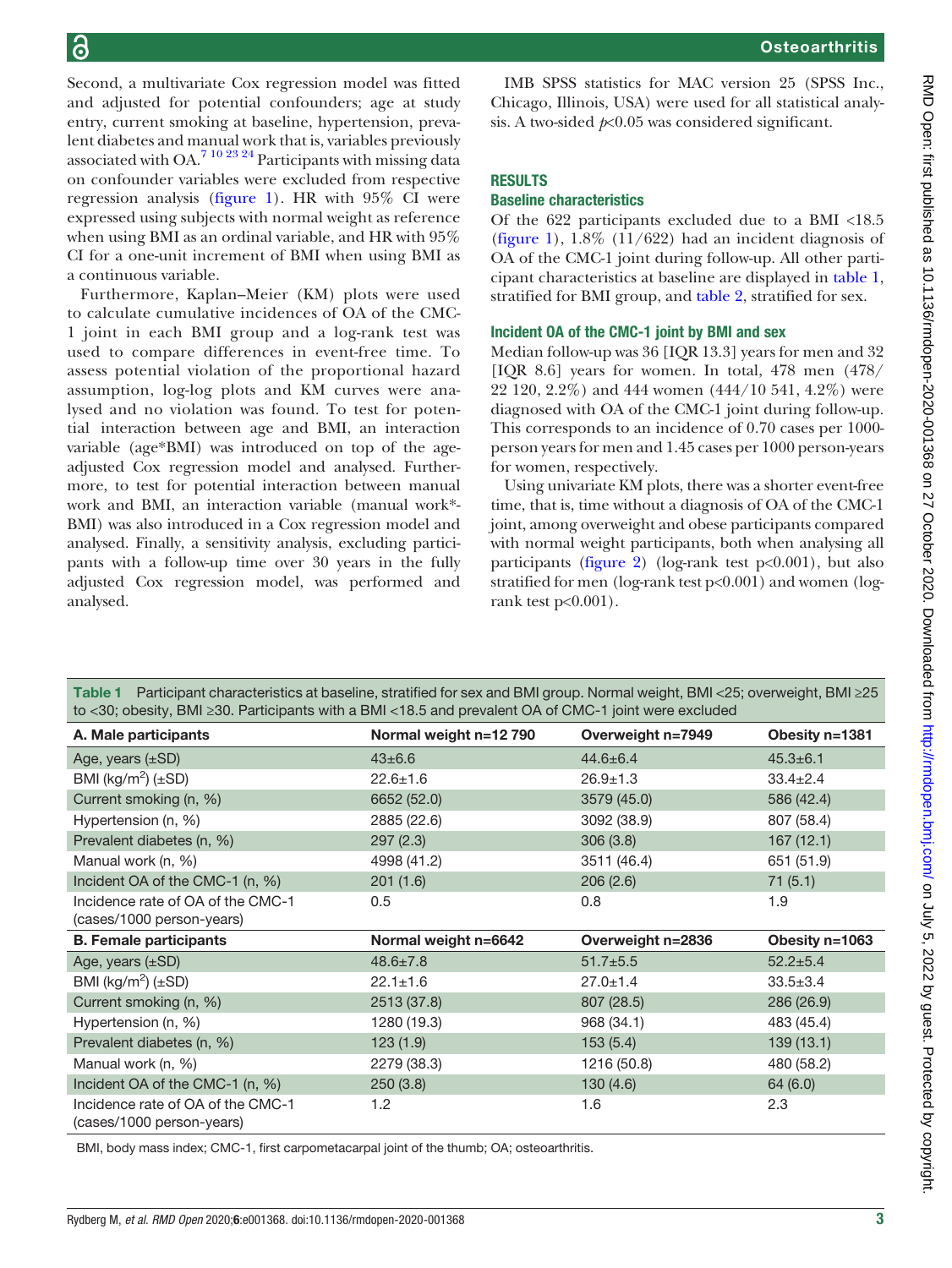<span id="page-3-0"></span>Table 2 Baseline characteristics stratified for sex. Normal weight, BMI <25; overweight, BMI ≥25 to <30; obese, BMI ≥30. Participants with a BMI <18.5 and prevalent OA of CMC-1 joint were excluded

| <b>Characteristics</b>                                                | Women<br>$(n=10 541)$ | Men<br>(n=22 120) |
|-----------------------------------------------------------------------|-----------------------|-------------------|
| Age, years $(\pm SD)$                                                 | $49.8 \pm 7.4$        | $43.7 \pm 6.6$    |
| BMI (kg/m <sup>2</sup> ) ( $\pm$ SD)                                  | $24.6 + 4.1$          | $24.7 + 3.2$      |
| Normal weight (n, %)                                                  | 6642 (63.0)           | 12 790 (57.8)     |
| Overweight (n, %)                                                     | 2836 (26.9)           | 7949 (35.9)       |
| Obesity (n, %)                                                        | 1063 (10.1)           | 1381 (6.2)        |
| Current smoking (n, %)                                                | 3606 (34.2)           | 10 817 (48.9)     |
| Hypertension (n, %)                                                   | 2731 (25.9)           | 6784 (30.7)       |
| Manual work (n, %)                                                    | 3975 (43.4)           | 9160 (43.7)       |
| Prevalent diabetes (n, %)                                             | 415(3.9)              | 770 (3.5)         |
| Incident OA of the CMC-1<br>(n, %)                                    | 444 (4.2)             | 478 (2.2)         |
| Incidence rate of OA of<br>the CMC-1<br>(cases/1000 person-<br>years) | 1.45                  | 0.70              |

<span id="page-3-1"></span>CMC-1, first carpometacarpal joint; OA, osteoarthritis.

When using BMI as a continuous variable in the ageadjusted Cox regression model, a one-unit increment of BMI was independently associated with incident OA of the CMC-1 joint in both men (HR 1.12; 95% CI 1.09 to 1.15; p<0.001) and women (HR 1.05; 95% CI 1.03 to 1.08; p<0.001). This association was not attenuated by further adjustment for hypertension, smoking, prevalent DM and manual work in the multivariate model ([table 3](#page-4-0)).

Stratifying for BMI group, using normal weight participants as reference in the multivariate model, both overweight (HR 1.55; 95% CI 1.27 to 1.90; p<0.001) and obesity (HR 3.57; 95% CI 2.68 to 4.77; p<0.001) among men were associated with incident OA of the CMC-1 joint. Among women, only obesity (HR 1.98; 95% CI 1.44 to 2.73; p<0.001) was associated with incident OA of the CMC-1 joint [\(table 3](#page-4-0)).

## Sensitivity and interaction analysis

In the sensitivity analysis, after excluding 20 266 participants with a follow-up time over 30 years in the multivariate Cox regression model, BMI as a continuous variable was still associated with incident OA of the CMC-1 joint among men (HR 1.08; 95% CI 1.05 to 1.11; p<0.001) and women (HR 1.03; 95% CI 1.00 to 1.05;



Figure 2 Cumulative incidence of OA of the CMC-1 joint, stratifying for weight group during a follow-up of 40 years using Kaplan–Meier survival plots for all participants. Log-rank test for difference in survival distributions p<0.001. CMC-1, first carpometacarpal joint; No, number; OA, osteoarthritis.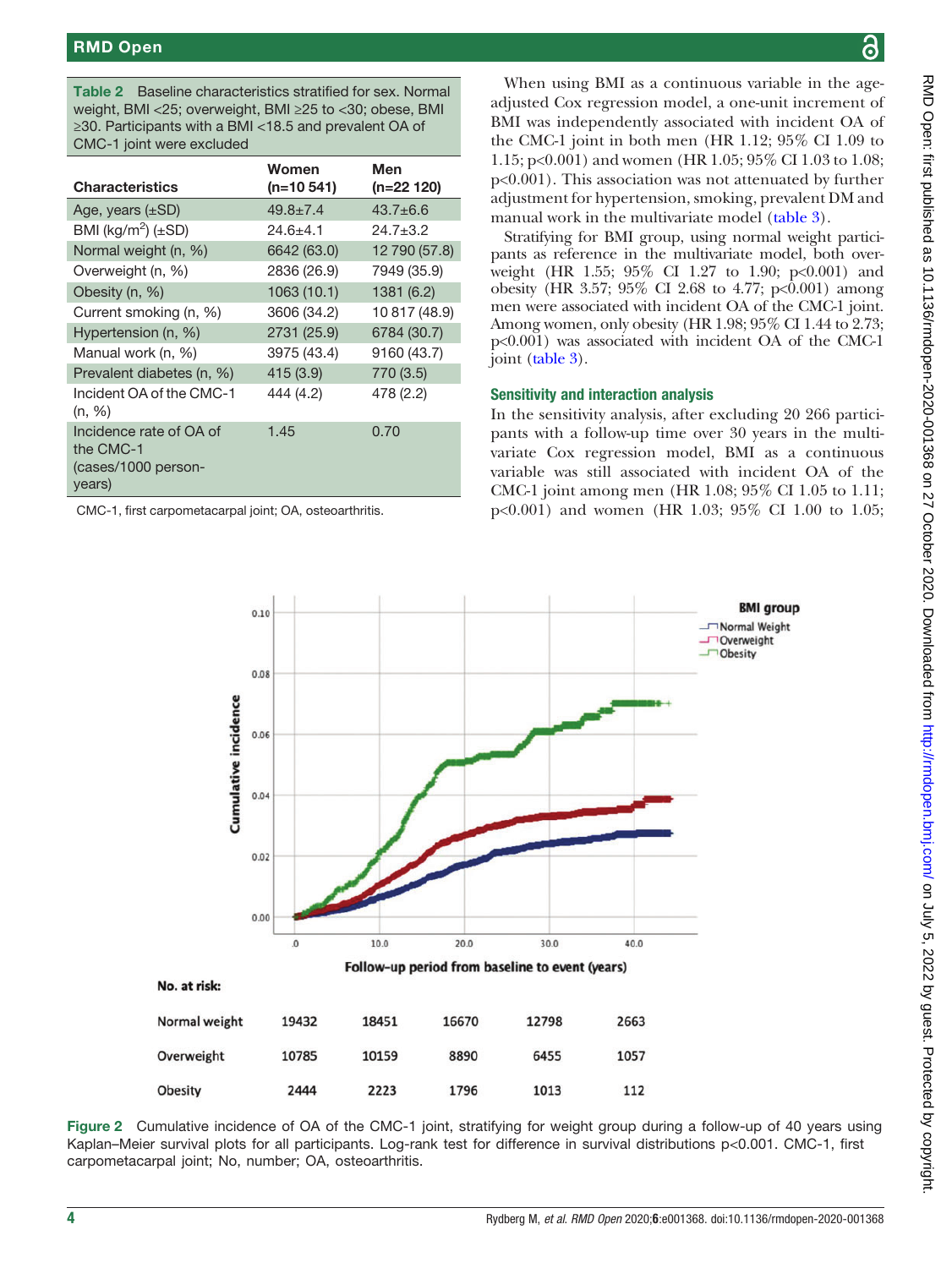<span id="page-4-0"></span>Sex stratified, multivariate Cox regression analysis with HR for incident OA of the CMC-1 joint in relation to BMI as a continuous variable and for overweight and obese participants with normal weight participants as reference

|                 | Model I*            |          | <b>Model IIt</b>    |                          |
|-----------------|---------------------|----------|---------------------|--------------------------|
|                 | <b>HR (95% CI)</b>  | P value  | <b>HR (95% CI)</b>  | P value                  |
| <b>Men</b>      |                     |          |                     |                          |
| BMI continuous‡ | $1.12(1.09 - 1.15)$ | < 0.001  | $1.12(1.09 - 1.15)$ | < 0.001                  |
| Normal weight   | Reference           | -        | Reference           | $\overline{\phantom{0}}$ |
| Overweight      | $1.52(1.25 - 1.85)$ | < 0.001  | $1.55(1.27 - 1.90)$ | < 0.001                  |
| Obesity         | $3.41(2.58 - 4.49)$ | < 0.001  | $3.57(2.68 - 4.77)$ | < 0.001                  |
| Women           |                     |          |                     |                          |
| BMI continuous‡ | $1.05(1.03 - 1.08)$ | < 0.001  | $1.06(1.03 - 1.08)$ | < 0.001                  |
| Normal weight   | Reference           | -        | Reference           | -                        |
| Overweight      | $1.23(0.97 - 1.57)$ | $=0.090$ | $1.27(0.98 - 1.63)$ | $=0.052$                 |
| Obesity         | 1.88 (1.38-2.57)    | < 0.001  | 1.98 (1.44-2.73)    | < 0.001                  |

\*Adjusted for age at study entry.

†Adjusted for age at study entry, hypertension, prevalent diabetes, manual work and smoking.

‡HR expressed as per one unit increase of BMI.

BMI, body mass index; CMC-1, first carpometacarpal joint; OA; osteoarthritis.

P=0.03). Furthermore, obesity was still associated with incident OA of the CMC-1 joint among both men (HR 2.27; 95% CI 1.68 to 3.06; p<0.001) and women (HR 1.40;  $95\%$  CI 1.01 to 1.94; p<0.04) ([online supplemental table](https://dx.doi.org/10.1136/rmdopen-2020-001368) [1](https://dx.doi.org/10.1136/rmdopen-2020-001368)). No significant interactions were found between BMI and age, neither among men (p for interaction=0.74) or women (p for interaction=0.22), or between BMI and manual work, neither among men (p for interaction=0.47) or women (p for interaction=0.94).

#### **DISCUSSION**

The main finding of this observational study was that obesity is independently associated with an increased risk of OA of the CMC-1 joint, especially among men, even though the CMC-1 joint is not a weight-bearing joint. Moreover, an exposure-response association was found with higher risk for a diagnosis of OA of the CMC-1 joint with increasing BMI, findings that were not attenuated by adjustment for other potential confounders, such as age, prevalent DM, smoking, manual work or hypertension. This is, to the best of our knowledge, the first study with long-term follow-up that has investigated and demonstrated the relationship between overweight, obesity and OA of the CMC-1 joint in both men and women.

#### Incidence rate

The incidences of OA of the CMC-1 joint in our study were 0.7 and 1.45 cases per 1000 person-years for men and women, respectively. These results are in line with a previous study from Southern Sweden, who also reported the incidence of symptomatic OA of the CMC-1 joint during 15 years of follow-up.[3](#page-6-2) Incidence data, however, vary significantly between studies, not only due to different study methods and age-groups studied, but also due to differences in the definition of OA of the

CMC-1 joint. Studies using only radiographic diagnosis criteria often report higher incidence rates compared with studies using doctor-diagnosed incidence after selfsought care. In our study, all diagnoses were made by physicians in a specialised care setting, combining both clinical and radiographic definitions on patients referred for symptomatic OA of the CMC-joint. In contrast to studies using only radiographic diagnosis criteria, we therefore report on the clinically relevant incidence rates. Furthermore, our study also has a longer followup compared with previous studies, and results are adjusted for potential confounding factors[.3 25 26](#page-6-2)

#### Role of fat tissue in osteoarthritis

In our study, higher BMI was associated with an increased risk of OA of the CMC-1 joint. Few earlier studies have investigated the relationship between BMI and specific types of hand OA, and the results have been conflicting.<sup>17</sup> In recent years, new evidence from both clinical and experimental studies have emerged, suggesting that obesity triggers a low-grade systemic inflammation, $27$  with associated increased production of adipokines, possibly leading to the development of OA in several joints.<sup>28</sup> Proinflammatory adipokines, for example, leptin, produced in fat tissue, together with inflammatory cytokines, such as TNF-α and IL-6, have [all b](#page-7-2)een associated with the development of knee  $OA^{29-31}$  Reliable data regarding inflammatory markers and the CMC-1 joint are, to our knowledge, lacking and the exact pathophysiology in which a low-grade systemic inflammatory due to obesity affects different joints has yet to be elucidated. Proposed mechanisms include decreased proteoglycan synthesis,<sup>28</sup> degradation of cartilage matrix via IL-1 activated matrix metallopeptidases,<sup>[16](#page-6-14)</sup> and leptin-induced chondrocyte apoptosis. $\frac{30}{30}$  $\frac{30}{30}$  $\frac{30}{30}$  Thus, it is possible that increased serum levels of pro-inflammatory adipokines among overweight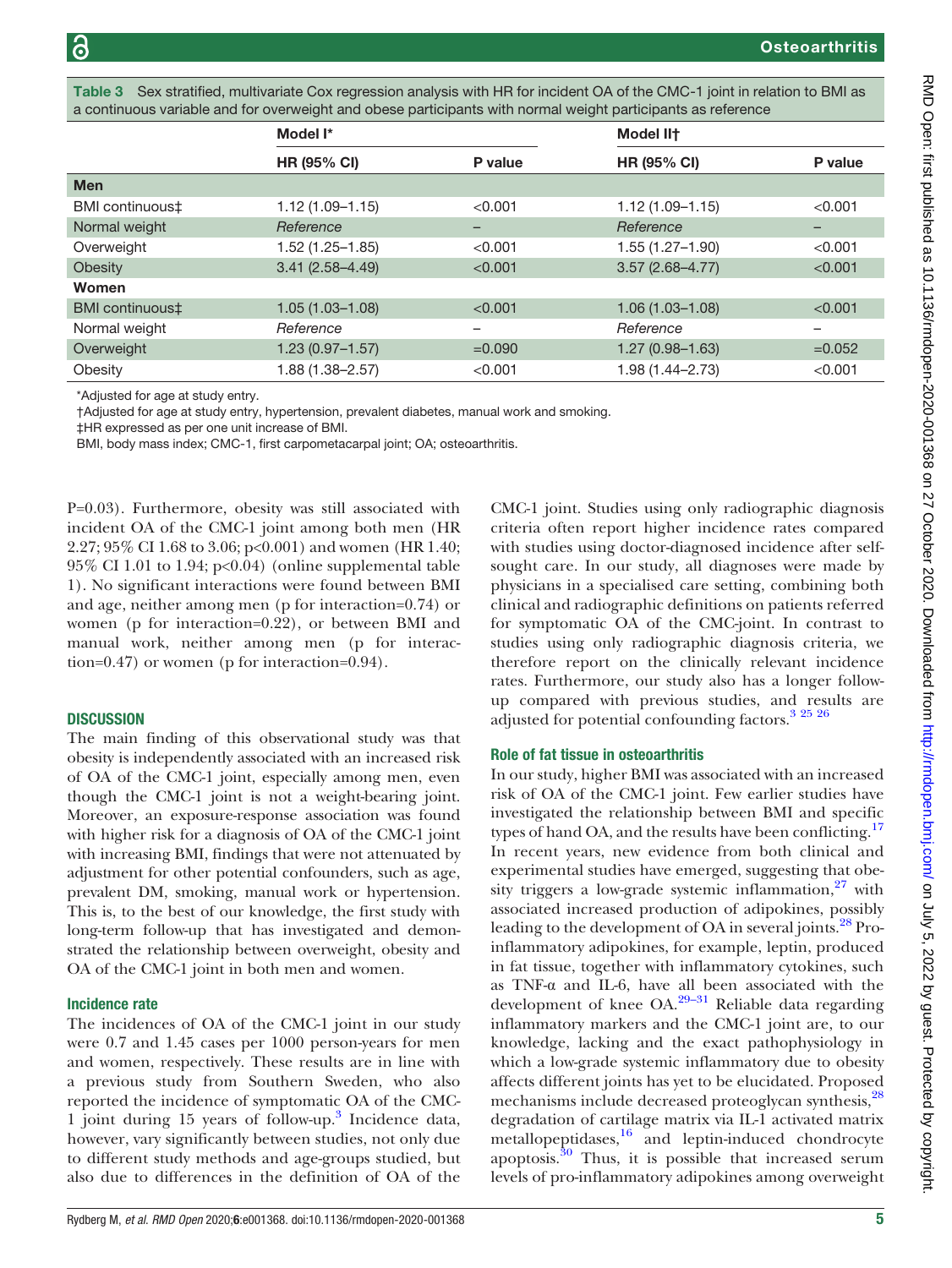and obese individuals could at least partly explain our findings. However, as no inflammatory markers were related to the presently studied endpoints, we cannot draw any conclusions about such mechanisms from our results. Further studies are warranted to confirm this hypothesis.

#### Role of sex

In our study, overweight and obesity among men, but only obesity among women, were associated with OA of the CMC-1 joint. The association seemed to be stronger in men compared with women even when adjusting for smoking status, hypertension, manual work and DM in the multivariate Cox regression model [\(table 3\)](#page-4-0). As previously stated, OA of the CMC-1 joint is more common among women, $\frac{2}{3}$  however, there are, to the best of our knowledge, no previous large, longitudinal studies addressing the impact of overweight and obesity on OA of the CMC-1 joint stratified for sex. Why overweight and obesity seems to affect the CMC-1 joint to a higher extent among men is difficult to answer. It is possible that other factors, for example, genetic<sup>[9](#page-6-8)</sup> or hormonal,<sup>[32](#page-7-4)</sup> that were not available for analysis in our study, are important. One can postulate that overweight, and particularly obesity, is upregulating different hormones associated with OA of the CMC-1 joint in previous studies, for example, relaxin, $33$  to a higher extent in men, thus potentially explaining the stronger association among men. Future studies should include both BMI and hormone levels to further investigate this hypothesis.

Furthermore, no interaction between BMI and manual work was found, neither among men or women. A recent study from Sweden has proposed a dose–response relationship between increasing occupational load and diag-nosis of OA of the CMC-1 joint among men.<sup>[10](#page-6-9)</sup> In our study, we included manual work as a confounder both in the multivariate analysis and a separate interaction analysis and found no significant interaction. Thus, it is likely that other mechanisms, apart from manual work, explain the increased incidence of OA of the CMC-joint among men with overweight and obesity.

#### Strengths and limitations

The major strengths of this study are first the large number of participants, and the long follow-up, that is, over 30 years for women and 35 years for men. Secondly, the quality of baseline data, especially the meticulous anthropometric measurements, but also data collection concerning DM, are of high quality, making this study the largest longitudinal cohort studies analysing the effect of increasing BMI and OA of the CMC-1 joint, with available adjustment for DM, hypertension, manual work and smoking.

Nevertheless, there are several limitations to this study. First, other confounding factors, for which we were not available to adjust in the multivariate regression model, for example, alcohol consumption, hormone levels, or genetic influence might be involved in the development of OA of the CMC-1 joint. Potential interaction between

obesity and serum hormonal levels would be of special interest since it might explain the stronger association found among men. There is also always a risk for residual confounding when adjusting for potential confounders in the regression models, as for example, smoking habits or working conditions may change over time. This should be kept in mind when interpreting our results.

Furthermore, obesity, especially in the elderly population, is known to be associated with chronic pain. The perception of pain is a subjective experience which, of course, differs from person to person. Both psychological, mechanical and hormonal factors have been suggested as mediators, explaining the association between obesity and chronic pain[.34](#page-7-6) From our study, we find it unlikely that the link between obesity and chronic pain without structural changes could explain the full association found between obesity and OA of the CMC-1 joint. This is especially true since the diagnosis is often established using a combination of clinical and radiological findings, indicating structural changes in the joint. Also, in a recent meta-analysis, $17$ a higher BMI was associated with radiographically diagnosed hand OA, also indicating a link between obesity and structural changes of hand joints causing pain.

Also, BMI was only measured once at baseline. During follow-up, participants may have lost or gained weight; thus, changed to another BMI sub-group before being diagnosed with OA of the CMC-1 joint. However, recent studies on BMI and ageing have proposed that weight gain is fairly constant throughout life, with exception of the years prior to death. $35$  How weight loss affects the risk of OA, and whether it could be used as a treatment for hand OA could be an interesting target for future investigations.

Furthermore, the study did not use standardised diagnostic criteria throughout follow-up. Still, the diagnosis in all patients was made in a specialised care setting, using clinical and radiological symptomatic diagnosis, rather than a strict radiological finding. Studies using this method might thus reflect a more clinically relevant incidence rate compared with studies using only radiological findings<sup>[3](#page-6-2)</sup>; the latter being more frequently observed in the general population with increasing age. $2$  Even so, some participants might have been diagnosed only in primary healthcare, which might have lowered the incidence rates in our study somewhat.

Finally, like all cohort studies, there is always a risk for selection bias when including participants. It is possible that participants with a high BMI were more inclined to participate in the study, thus, influencing our results with an increasing prevalence of overweight and obese individuals. However, since our endpoint, that is, OA of the CMC-1 joint, was not mentioned in the original invitation, we have minimised the risk for selection bias based on this endpoint. Furthermore, the large number of participants that was recruited during several years reflect measurements taken against selection bias.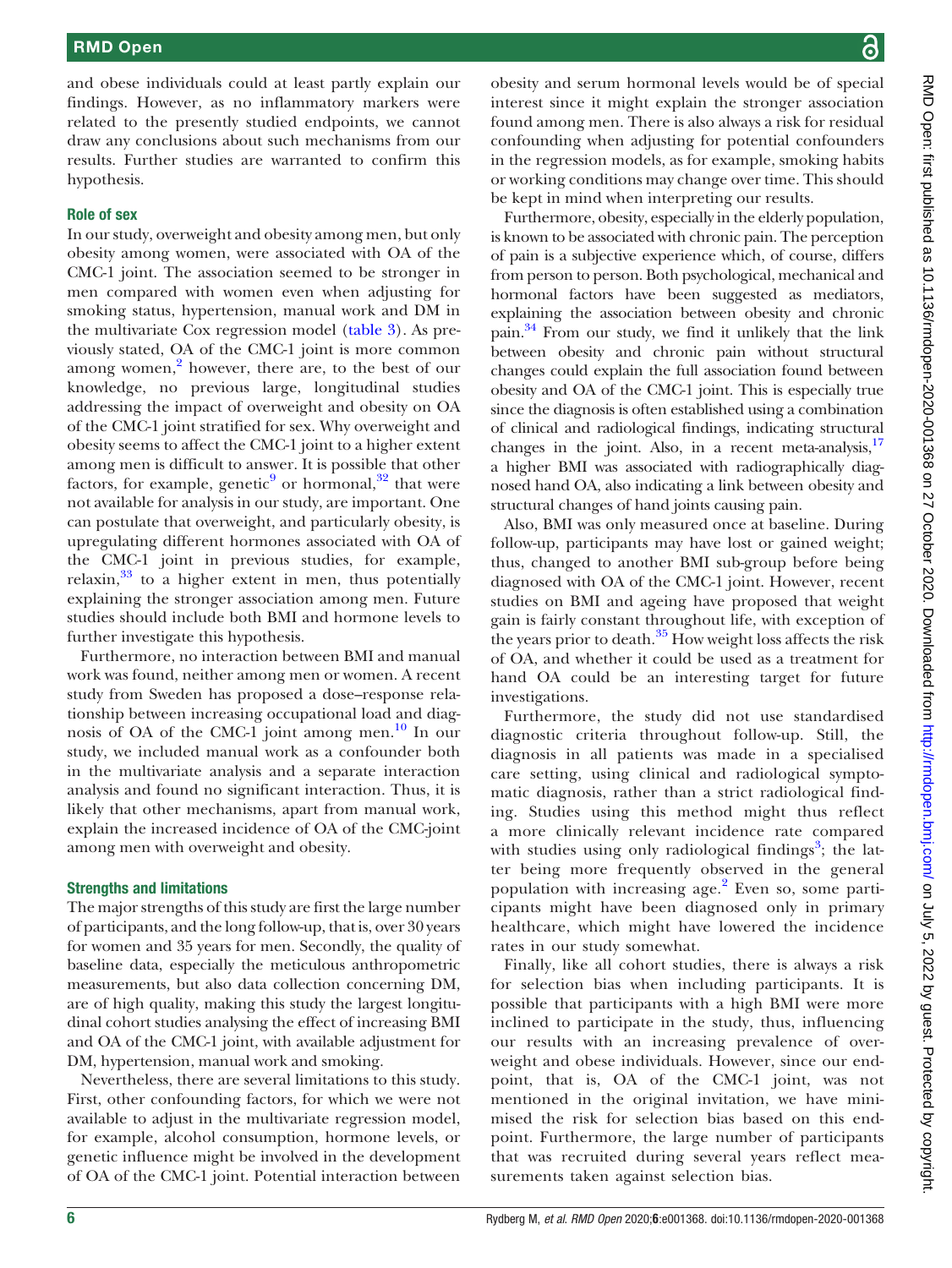# **Osteoarthritis**

## **CONCLUSION**

High BMI and obesity constitute major risk factors for OA of the CMC-1 joint. The association was stronger among men, but could be demonstrated also in women. Future studies are warranted to clarify the underlying pathophysiological mechanisms for this association, enabling identification of potential therapeutic targets related to obesity in order to prevent the development of OA of the CMC-1 joint.

#### Author affiliations

<sup>1</sup>Department of Translational Medicine - Hand Surgery, Lunds University, Malmö, Sweden

2 Department of Hand Surgery, Skånes University Hospital Malmö, Malmö, Sweden 3 Department of Vascular Diseases, Skåne University Hospital Malmö, Malmö, Sweden

4 Department of Clinical Science, Lund University, Skåne University Hospital Malmö, Malmö, Sweden

5 Department of Internal Medicine, Lund University, Clinical Research Unit, Malmö, Sweden

Contributors A significant contribution was made by all authors stated in this article. MR, MZ and LBD designed the study, the first draft was made by MR and all authors contributed to the interpretation of the data. Finally, all authors reviewed and accepted the final version before publishing.

Funding The study was supported by the City of Malmö, the Swedish Medical Research Council, Swedish Diabetes Foundation, the Heart and Lung Foundation, Stig and Ragna Gorthons Foundation, Hulda Almroth Foundation, the Regional Agreement on Medical Training and Clinical Research (ALF) between Region Skåne and Lund University and local funds at Skåne University Hospital and Lund University.

#### Competing interests None declared.

Patient consent for publication Not required.

Patient and public involvement Neither patients and/or the public were involved in the design, planning or writing of this research.

Ethics approval All participants provided written informed consent. The study complied with the declaration of Helsinki and ethical approval, both for MPP (dnr: 2004/85) and for the present investigation (dnr: 2019-01439), were obtained by the Regional Ethical Review Board in Lund, Sweden.

Provenance and peer review Not commissioned; externally peer reviewed.

Data availability statement Data may be obtained from a third party and are not publicly available. The data used for this study can be applied for by contacting the Steering Committee of the Malmö Preventive Project (data manager Anders Dahlin, email: anders.dahlin@med.lu.se). For details of MPP and how to apply for data, see web site: [www.malmo-kohorter.lu.se/english.](www.malmo-kohorter.lu.se/english)

Supplemental material This content has been supplied by the author(s). It has not been vetted by BMJ Publishing Group Limited (BMJ) and may not have been peer-reviewed. Any opinions or recommendations discussed are solely those of the author(s) and are not endorsed by BMJ. BMJ disclaims all liability and responsibility arising from any reliance placed on the content. Where the content includes any translated material, BMJ does not warrant the accuracy and reliability of the translations (including but not limited to local regulations, clinical guidelines, terminology, drug names and drug dosages), and is not responsible for any error and/or omissions arising from translation and adaptation or otherwise.

Open access This is an open access article distributed in accordance with the Creative Commons Attribution Non Commercial (CC BY-NC 4.0) license, which permits others to distribute, remix, adapt, build upon this work non-commercially, and license their derivative works on different terms, provided the original work is properly cited, appropriate credit is given, any changes made indicated, and the use is non-commercial. See: [http://creativecommons.org/licenses/by-nc/4.0/.](http://creativecommons.org/licenses/by-nc/4.0/)

#### ORCID iD

Mattias Rydberg <http://orcid.org/0000-0002-8249-8660>

#### **REFERENCES**

- <span id="page-6-0"></span>1 Berger AJ, Meals RA. Management of osteoarthrosis of the thumb joints. [J Hand Surg Am](https://dx.doi.org/10.1016/j.jhsa.2014.11.026) 2015;40:843-50.
- <span id="page-6-1"></span>2 Sodha S, Ring D, Zurakowski D, et al. Prevalence of osteoarthrosis of the trapeziometacarpal joint. [J Bone Joint Surg Am](https://dx.doi.org/10.2106/jbjs.E.00104) 2005;87:2614–8.
- <span id="page-6-2"></span>3 Moriatis Wolf J, Turkiewicz A, Atroshi I, et al. Prevalence of doctor-diagnosed thumb carpometacarpal joint osteoarthritis: an analysis of Swedish health care. [Arthritis Care Res \(Hoboken\)](https://dx.doi.org/10.1002/acr.22250) 2014;66:961–5.
- <span id="page-6-3"></span>4 Day CS, Gelberman R, Patel AA, et al. Basal joint osteoarthritis of the thumb: a prospective trial of steroid injection and splinting. [J Hand Surg](https://dx.doi.org/10.1016/j.jhsa.2003.12.002) [Am](https://dx.doi.org/10.1016/j.jhsa.2003.12.002) 2004:29:247-51.
- <span id="page-6-4"></span>5 Arnberg H, Jack B, Niels T, et al. Osteoarthritis of the first carpometacarpal joint—patients subjective symptoms related to surgical outcome. [Hand Microsurg](https://dx.doi.org/10.5455/handmicrosurg.299214) 2018;7:63.
- <span id="page-6-5"></span>6 Kalichman L, Hernández-Molina G. Hand osteoarthritis: an epidemiological perspective. [Semin Arthritis Rheum](https://dx.doi.org/10.1016/j.semarthrit.2009.03.001) 2010;39:465–76.
- <span id="page-6-6"></span>7 Sanchez-Santos MT, Judge A, Gulati M, et al. Association of metabolic syndrome with knee and hand osteoarthritis: a community-based study of women. [Semin Arthritis Rheum](https://dx.doi.org/10.1016/j.semarthrit.2018.07.007) 2019;48:791-8.
- <span id="page-6-7"></span>8 Jónsson H, Valtýsdóttir ST, Kjartansson O, et al. Hypermobility associated with osteoarthritis of the thumb base: a clinical and radiological subset of hand osteoarthritis. [Ann Rheum Dis](https://dx.doi.org/10.1136/ard.55.8.540) 1996;55:540–3.
- <span id="page-6-8"></span>9 Kloppenburg M, van Beest S, Kroon FPB. Thumb base osteoarthritis: a hand osteoarthritis subset requiring a distinct approach. [Best Pract](https://dx.doi.org/10.1016/j.berh.2018.08.007) [Res Clin Rheumatol](https://dx.doi.org/10.1016/j.berh.2018.08.007) 2017;31:649–60.
- <span id="page-6-9"></span>10 Wolf JM, Turkiewicz A, Atroshi I, et al. Occupational load as a risk factor for clinically relevant base of thumb osteoarthritis. [Occup Environ Med](https://dx.doi.org/10.1136/oemed-2019-106184) 2020;77:168–71.
- <span id="page-6-10"></span>11 Funck-Brentano T, Nethander M, Movérare-Skrtic S, et al. Causal factors for knee, hip, and hand osteoarthritis: a mendelian randomization study in the UK biobank. [Arthritis Rheumatol](https://dx.doi.org/10.1002/art.40928) 2019;71:1634–41.
- <span id="page-6-11"></span>12 Jiang L, Tian W, Wang Y, et al. Body mass index and susceptibility to knee osteoarthritis: a systematic review and meta-analysis. [Joint Bone](https://dx.doi.org/10.1016/j.jbspin.2011.05.015) S<mark>pine</mark> 2012;79:291–7.
- <span id="page-6-12"></span>13 Thomas MJ, Peat G, Rathod T, et al. The epidemiology of symptomatic midfoot osteoarthritis in community-dwelling older adults: cross-sectional findings from the clinical assessment study of the foot. [Arthritis Res Ther](https://dx.doi.org/10.1186/s13075-015-0693-3) 2015;17:178.
- <span id="page-6-13"></span>14 Kalichman L, Guermazi A, Li L, et al. Association between age, sex, BMI and CT-evaluated spinal degeneration features. [J Back Musculoskelet](https://dx.doi.org/10.3233/bmr-2009-0232) [Rehabil](https://dx.doi.org/10.3233/bmr-2009-0232) 2009;22:189–95.
- 15 Tian W, Lv Y, Liu Y, et al. The high prevalence of symptomatic degenerative lumbar osteoarthritis in Chinese adults: a population-based study. [Spine \(Phila Pa 1976\)](https://dx.doi.org/10.1097/brs.0000000000000396). 2014;39: 1301–10.
- <span id="page-6-14"></span>16 Wang T, He C. Pro-inflammatory cytokines: the link between obesity and osteoarthritis. [Cytokine Growth Factor Rev](https://dx.doi.org/10.1016/j.cytogfr.2018.10.002) 2018;44:38–50.
- <span id="page-6-20"></span>17 Jiang L, Xie X, Wang Y, et al. Body mass index and hand osteoarthritis susceptibility: an updated meta-analysis. [Int J Rheum Dis](https://dx.doi.org/10.1111/1756-185x.12895) 2016;19:1244–54.
- <span id="page-6-15"></span>18 Berglund G, Nilsson P, Eriksson KF, et al. Long-term outcome of the malmo preventive project: mortality and cardiovascular morbidity. [J Intern Med](https://dx.doi.org/10.1046/j.1365-2796.2000.00568.x) 2000;247:19–29.
- <span id="page-6-16"></span>19 Williams B, Mancia G, Spiering W, et al. 2018 ESC/ESH guidelines for the management of arterial hypertension. [Eur Heart J](https://dx.doi.org/10.1093/eurheartj/ehy339) 2018;39:3021–104.
- <span id="page-6-17"></span>20 Statistics Sweden. 2020. Available [https://www.scb.se/dokumenta](https://www.scb.se/dokumentation/klassifikationer-och-standarder/socioekonomisk-indelning-sei/) [tion/klassifikationer-och-standarder/socioekonomisk-indelning-sei/](https://www.scb.se/dokumentation/klassifikationer-och-standarder/socioekonomisk-indelning-sei/)
- <span id="page-6-18"></span>21 Ludvigsson JF, Andersson E, Ekbom A, et al. External review and validation of the Swedish national inpatient register. **[BMC Public Health](https://dx.doi.org/10.1186/1471-2458-11-450)** 2011;11:450–50.
- <span id="page-6-19"></span>22 WHO. Obesity and overweight. Fact sheet no. 311. 2020. Available [https://wwwwhoint/en/news-room/fact-sheets/detail/obesity-and](https://wwwwhoint/en/news-room/fact-sheets/detail/obesity-and-overweight)[overweight](https://wwwwhoint/en/news-room/fact-sheets/detail/obesity-and-overweight)
- 23 Hui M, Doherty M, Zhang W. Does smoking protect against osteoarthritis? Meta-analysis of observational studies. [Ann Rheum Dis](https://dx.doi.org/10.1136/ard.2010.142323) 2011;70:1231–7.
- 24 Louati K, Vidal C, Berenbaum F, et al. Association between diabetes mellitus and osteoarthritis: systematic literature review and meta-analysis. [RMD Open](https://dx.doi.org/10.1136/rmdopen-2015-000077) 2015:1:e000077.
- 25 Haugen IK, Englund M, Aliabadi P, et al. Prevalence, incidence and progression of hand osteoarthritis in the general population: the framingham osteoarthritis study. [Ann Rheum Dis](https://dx.doi.org/10.1136/ard.2011.150078) 2011;70:1581–6.
- 26 Snyder EA, Alvarez C, Golightly YM, et al. Incidence and progression of hand osteoarthritis in a large community-based cohort: the johnston county osteoarthritis project. [Osteoarthritis Cartilage](https://dx.doi.org/10.1016/j.joca.2020.02.028) 2020;28:446-52.